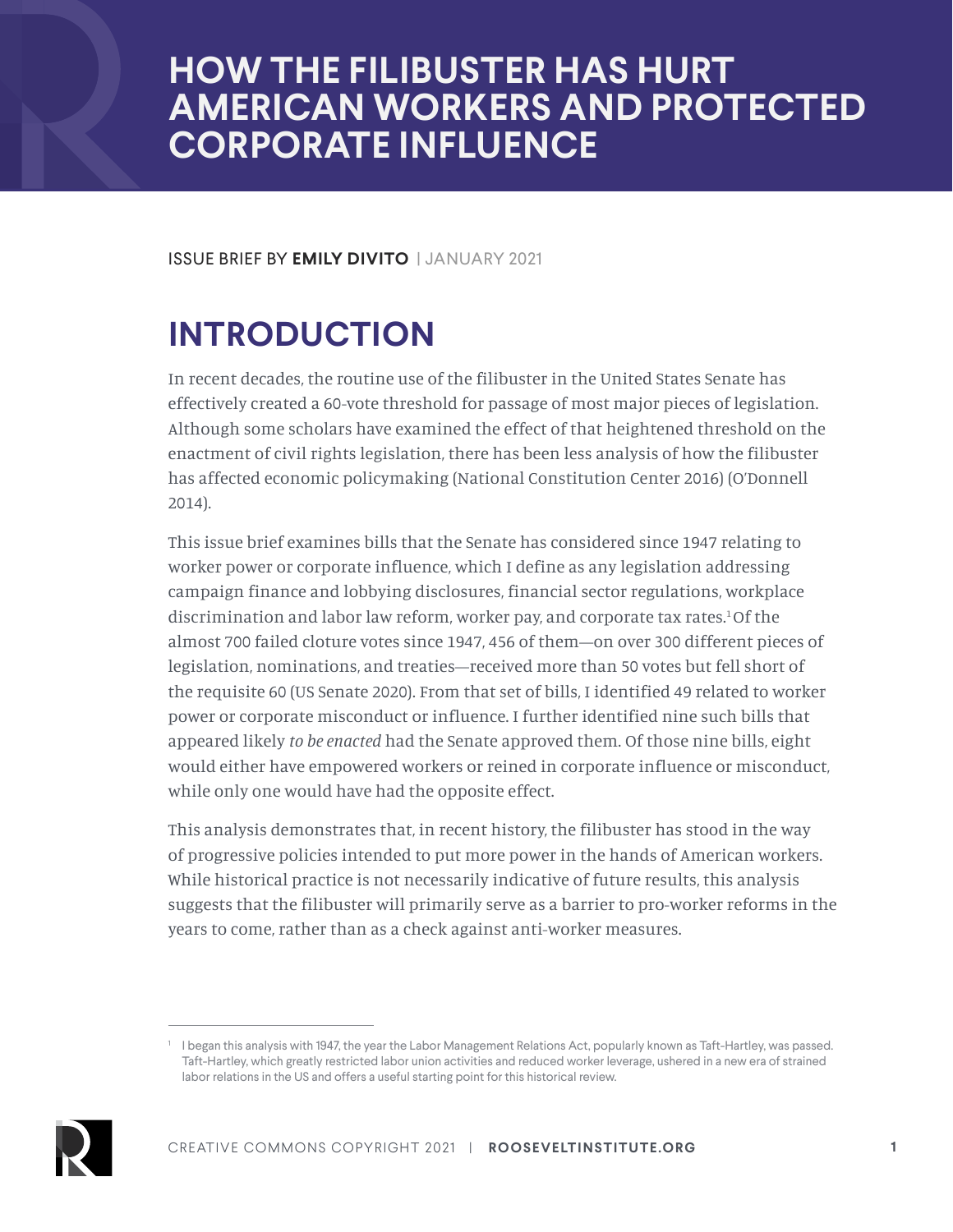# **HOW THE FILIBUSTER WORKS AND HOW IT HAS BEEN USED**

While the filibuster is considered one of the most distinctive features of the United States Senate, it was not part of the founders' original vision, but an accident created by the *absence* of a rule (Binder 2010). In 1806, the Senate attempted to simplify its rulebook by eliminating the "previous question" motion, which allowed a simple majority to end debate on a bill and move to a vote (Binder 2010). The elimination of that procedural motion created a loophole whereby Senators could filibuster, or hold the floor and refuse to end debate on a bill to delay a vote, indefinitely.

As a consequence of its unintended origin, the Senate has few rules for filibustering. For much of the Senate's history, none were needed as norms prevented abuse of the filibuster. In 1917, after a small band of senators effectively blocked a military arms bill, the Senate created the Cloture Rule (Senate Rule XXII) to formally end debate and force a vote on a bill (Heitshusen and Beth 2017) (Fisk and Chemerinsky 1997).

Until 1975, cloture required two-thirds of the Senate; since then, the threshold has remained at its current level of three-fifths (or 60 votes) (US Senate 2020). When a motion to invoke cloture meets the 60-vote threshold, all further consideration (including debate, quorum calls, and procedural motions) is limited to 30 hours before a final vote must be held (Heitshusen and Beth 2017). Final passage of the bill is subject only to a majority (or 50-vote) threshold.

There is no perfect record of how many filibusters have been initiated, in part because whether or not one is being conducted is sometimes unclear. The closest metric is the count of cloture motions, but this is an imperfect proxy because not all filibusters prompt cloture votes, and not all cloture votes succeed filibusters.

Nevertheless, the skyrocketing use of motions to invoke cloture suggests that filibusters have become routine. Since 1947, the Senate has held more than 1,749 votes to invoke cloture (compared to only 19 total such votes between 1917 and 1947), and 1,216 of those votes have occurred over the last 20 years alone (US Senate 2020). More and more legislative business is being filibustered in the Senate, creating a de facto 60-vote threshold for passage of major legislation.

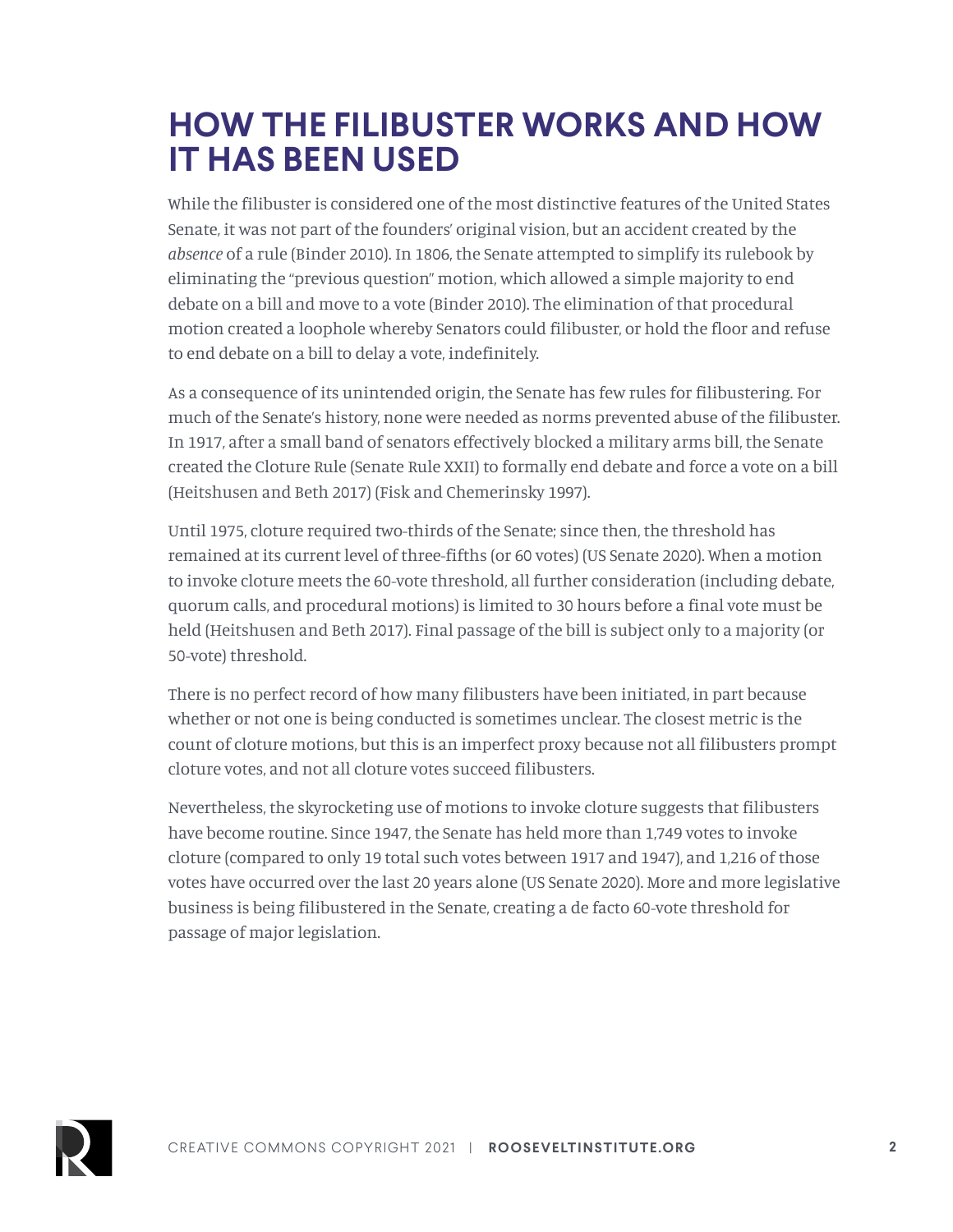### **HOW THE FILIBUSTER HAS BLOCKED PROGRESSIVE PRO-WORKER LEGISLATION**

To conduct this analysis, I identified every bill between 1947 and the present day that fell short of the 60-vote threshold for cloture but received at least 50 votes in favor of ending debate (strong, but not absolute, evidence that the bill would have passed the Senate if it were subject to a simple majority-vote threshold). I then narrowed that list to bills that appeared likely to be enacted if not for failing in the Senate—that is, bills that appeared to have the support of both the House of Representatives and the president at the time. Finally, I focused on the subset of those bills relating to workers' rights and corporate influence or misconduct. Bills primarily related to fiscal policy (i.e., tax or spending proposals) were not included in the analysis.

Of the nine bills I identified that met these criteria, eight would have expanded worker power or reined in corporate conduct. Here are those nine bills in chronological order:

### FAIR EMPLOYMENT PRACTICES (S.1728) (1950)

This bill would have codified President Franklin D. Roosevelt's 1941 executive order prohibiting discrimination based on race, color, religion, or national origin within federal agencies, private companies, and labor unions engaged in war-related work ("Executive Order 8802" 1941) (S. 1728 1949) and expanded such antidiscrimination protections to all sectors. It would also have made permanent the Fair Employment Practices Commission (FEPC) that Roosevelt's order established to investigate and intervene in instances of employment discrimination.

Despite numerous delay tactics deployed by opponents, which included a band of conservative Southern Democrats, a version of the bill passed the Democratic-majority House. However, after senators filibustered, the bill failed to clear the threshold to invoke cloture on two occasions by votes of 52-32 and 55-33 (Aronson 1950).

President Harry Truman was strongly in favor of the bill, as was a broadening coalition of civil rights, religious, and labor groups (US Congress 1950) (Aronson 1950). Thus, the Senate's failed cloture was the reason for the bill's failure. In the absence of this bill or any other prominent related legislation, it was not until the 1960s—with the Civil Rights Act of 1964—that employment discrimination on the basis of race became illegal in the US (US Department of Labor 2020).

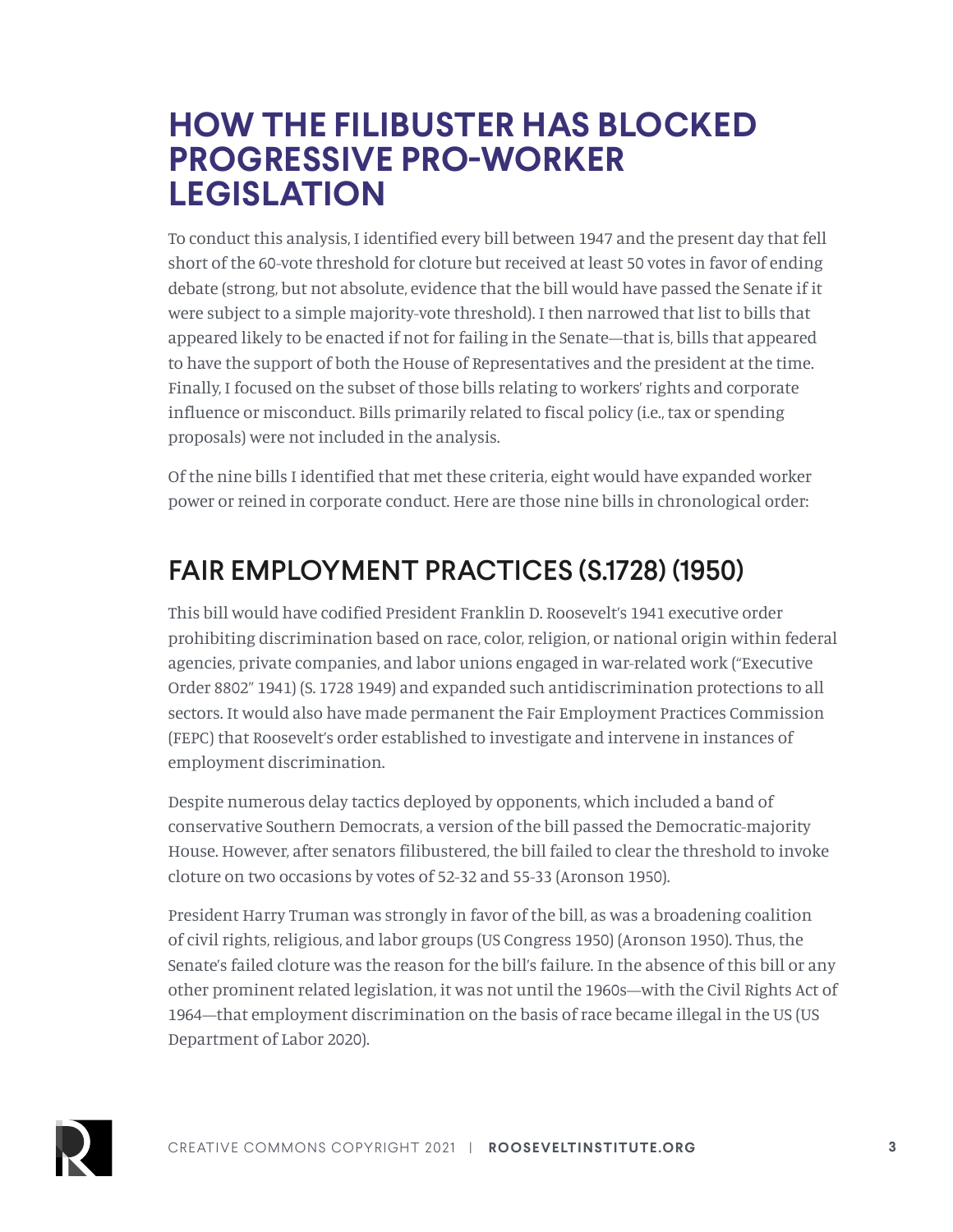| <b>TABLE 1. FAIR EMPLOYMENT PRACTICES (S.1728)<sup>2</sup></b> |                                                |
|----------------------------------------------------------------|------------------------------------------------|
| Introduced by                                                  | Sen. J. Howard McGrath (D-RI)                  |
| Date Introduced                                                | 1950                                           |
| Cloture Votes                                                  | 52-32 (Y-N) on 5/19/1950<br>55-33 on 7/12/1950 |
| House                                                          | D-263D, 171R, 1American Labor                  |
| Senate                                                         | D-54D, 42R                                     |
| President                                                      | Truman                                         |

### NATIONAL RIGHT TO WORK REPEAL (H.R. 77) (1966)

Section 14(b) of the 1947 Taft-Hartley Act permits states to pass so-called "right-towork" laws that ban union shops. This 1966 bill would have repealed section 14(b) and eliminated states' rights to pass such laws (H.R. 77 1966).

The bill passed a Democratic-majority House but fell short of cloture in the Senate by a 51-48 vote on February 8, 1966 (and fell short again on a 50-49 vote two days later). Because President Lyndon B. Johnson strongly supported section 14(b) repeal, the Senate's vote blocked the bill from being enacted (Mohr 1964).

Given the bill's failure, section 14(b) has remained on the books for more than 70 years and has permitted 27 states to pass right-to-work laws undermining labor unions (NCSL 2020). Studies show that right-to-work laws hurt workers by encouraging states to weaken labor protections and lower wages by as much as \$1,500 per year (Gould and Kimbal 2015).

<sup>2</sup> Each table in this brief cites the elected official who introduced the proposed bill and the date on which it was introduced. The cloture vote counts and dates can be found at (US Senate 2020). The respective party composition of each chamber can be found at (US House of Representatives: History, Art & Archives 2021) and at (US Senate 2021).

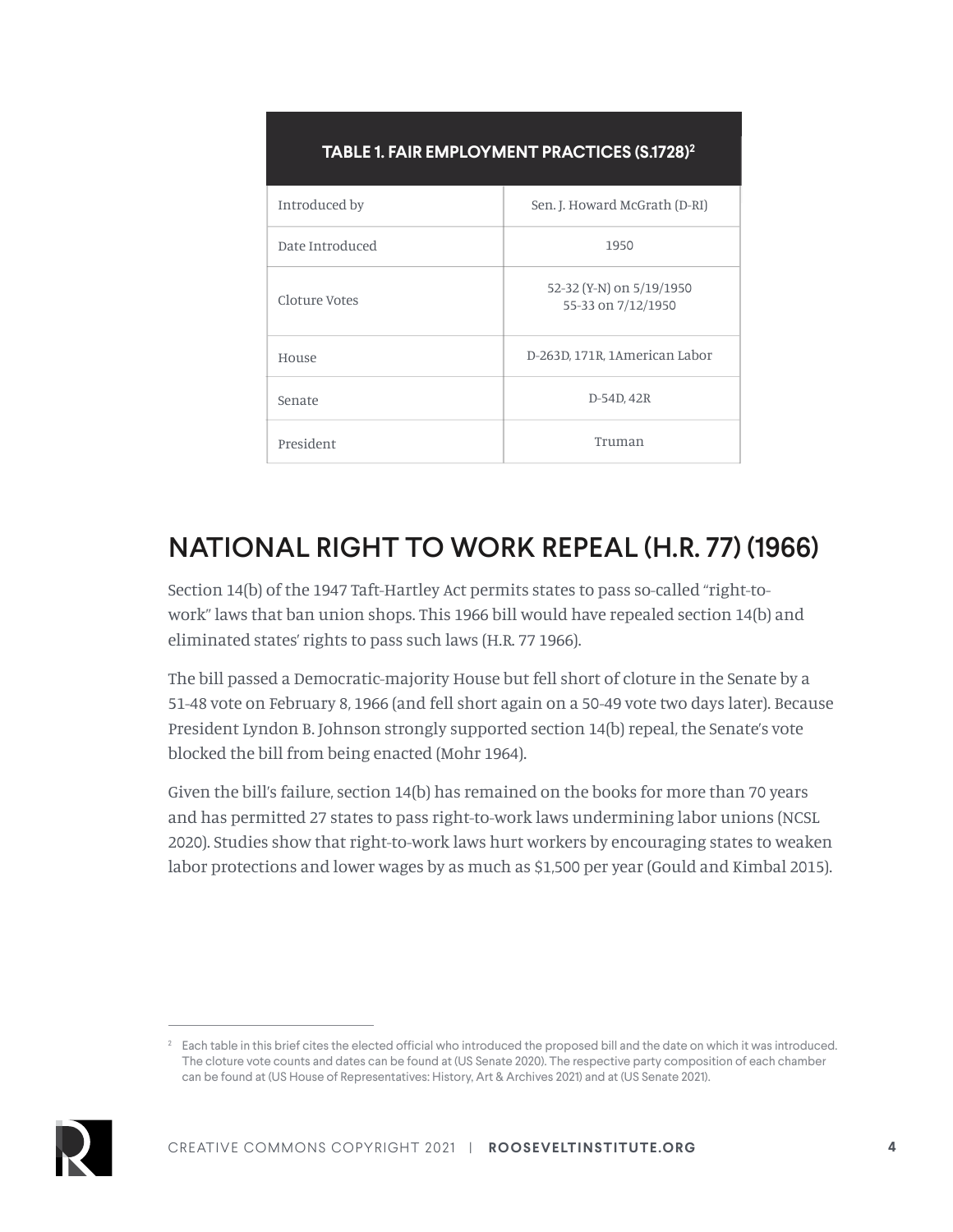| TABLE 2. NATIONAL RIGHT TO WORK REPEAL (H.R. 77) <sup>2</sup> |                                                                      |
|---------------------------------------------------------------|----------------------------------------------------------------------|
| Introduced by                                                 | Rep. Frank Thompson, Jr. (D-NJ)                                      |
| Date Introduced                                               | 1965                                                                 |
| Cloture Votes                                                 | 45-47 (Y-N) on 10/11/1965<br>51-48 on 2/8/1966<br>50-49 on 2/10/1966 |
| House                                                         | D-255D, 180R                                                         |
| Senate                                                        | D-68D, 32R                                                           |
| President                                                     | Johnson                                                              |

### LABOR LAW REFORM ACT (H.R. 8410) (1977)

The initial Labor Law Reform Act included several pro-worker reforms. Among other things, it would have revamped the National Labor Relations Board, established procedures for certain expedited union elections, and denied government contracts to companies willfully violating orders regarding unfair labor practices (H.R. 8410 1977). Labor groups at the time supported the bill (Lugar 1978).

The bill passed the House, and after two failed cloture votes, the Democratic-majority Senate changed strategy and offered an amendment that would have rolled back the bill's provisions around union elections and lifted the loss of federal contracts for labor violations (Labor Law Reform 1978). Though weaker, the measure retained the support of labor groups (Shelton 2017), and President Jimmy Carter worked closely with them to move the bill through Congress (Halpern 1996). But the amended bill still failed a final vote to invoke cloture (53-45).

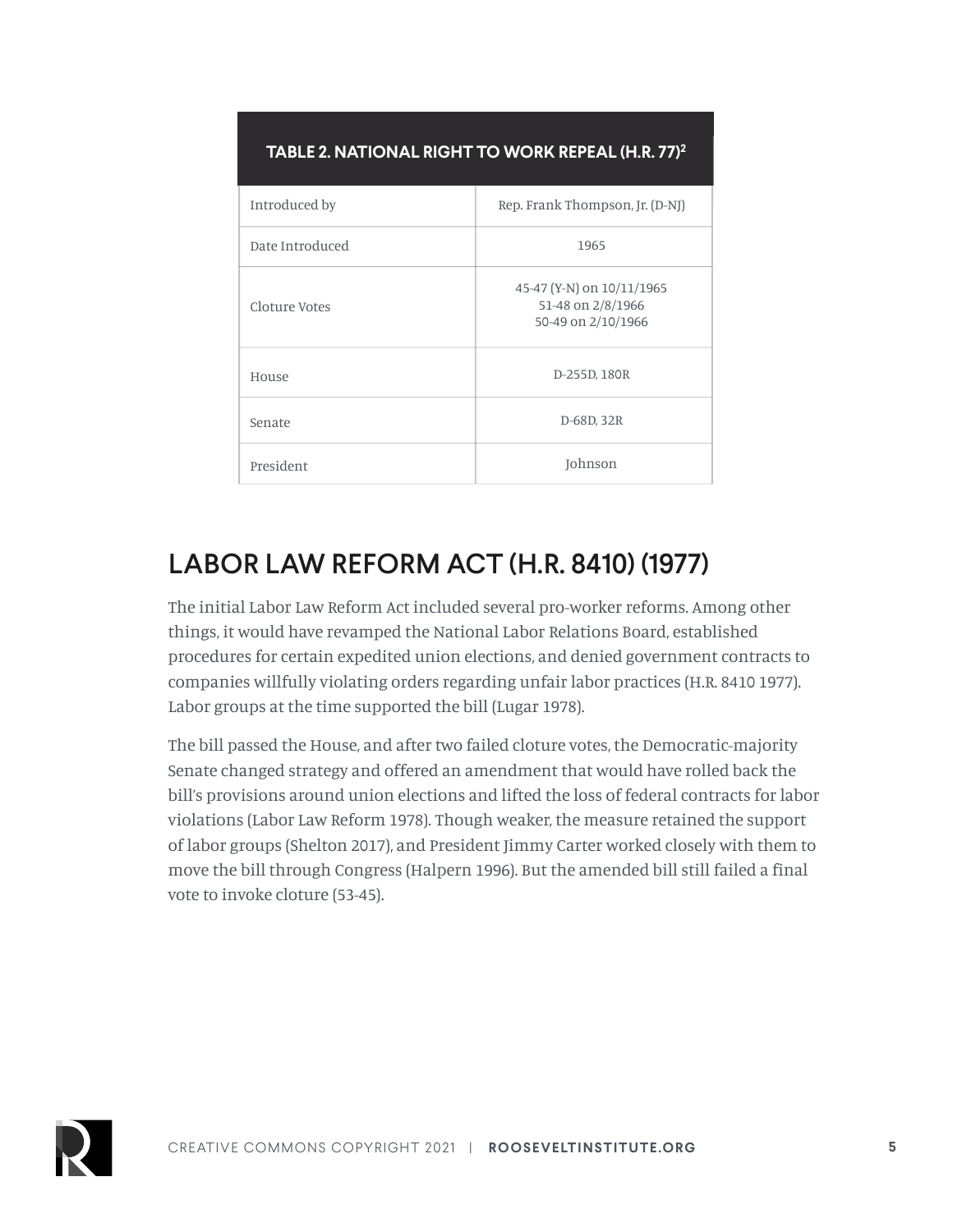| TABLE 3. LABOR LAW REFORM ACT (H.R. 8410) |                                                                                                                                                                                                      |
|-------------------------------------------|------------------------------------------------------------------------------------------------------------------------------------------------------------------------------------------------------|
| Introduced by                             | Rep. Frank Thompson, Jr. (D-NJ)                                                                                                                                                                      |
| Date Introduced                           | July 19, 1977                                                                                                                                                                                        |
| Cloture Votes                             | 49-41 (Y-N) on 6/8/1978<br>42-47 on 6/7/1978<br>53-45 on S.Amdt. 2445 on 6/13/1978<br>58-41 on S.Amdt. 2445 on 6/14/1978<br>58-39 on S.Amdt, 2445 on 6/15/1978<br>53-45 on S.Amdt, 2445 on 6/22/1978 |
| House                                     | D-292D, 143R                                                                                                                                                                                         |
| Senate                                    | D-61D, 38R, 1I                                                                                                                                                                                       |
| President                                 | Carter                                                                                                                                                                                               |

### **TABLE 3. LABOR LAW REFORM ACT (H.R. 8410)**

### LABOR RELATIONS AND RAILWAY ACT AMENDMENT (S.55) (1994)

This 1994 bill would have amended the National Labor Relations Act to strengthen worker protections during disputes, including by prohibiting an employer from hiring permanent replacements for strikers (S. 55 1978). The bill passed the Democratic-majority House but fell short of clearing cloture in the Senate by a final vote of 53-46. Because President Bill Clinton had made striker protections a priority for his administration, the Senate's vote blocked the bill from being enacted (Moberly 2006).

In 1995, President Clinton—attempting to compensate for the failed bill—issued an executive order that authorized the secretary of labor to terminate federal contracts with companies that permanently replaced economic strikers (Moberly 2006). But the order's applicability was narrow and was overturned by a federal court the next year (Moberly 2006).

Today, strikers have some limited protections, but many still can be lawfully replaced by their employers—undermining the leverage workers have at their disposal when considering a potential strike (NLRB 2020).

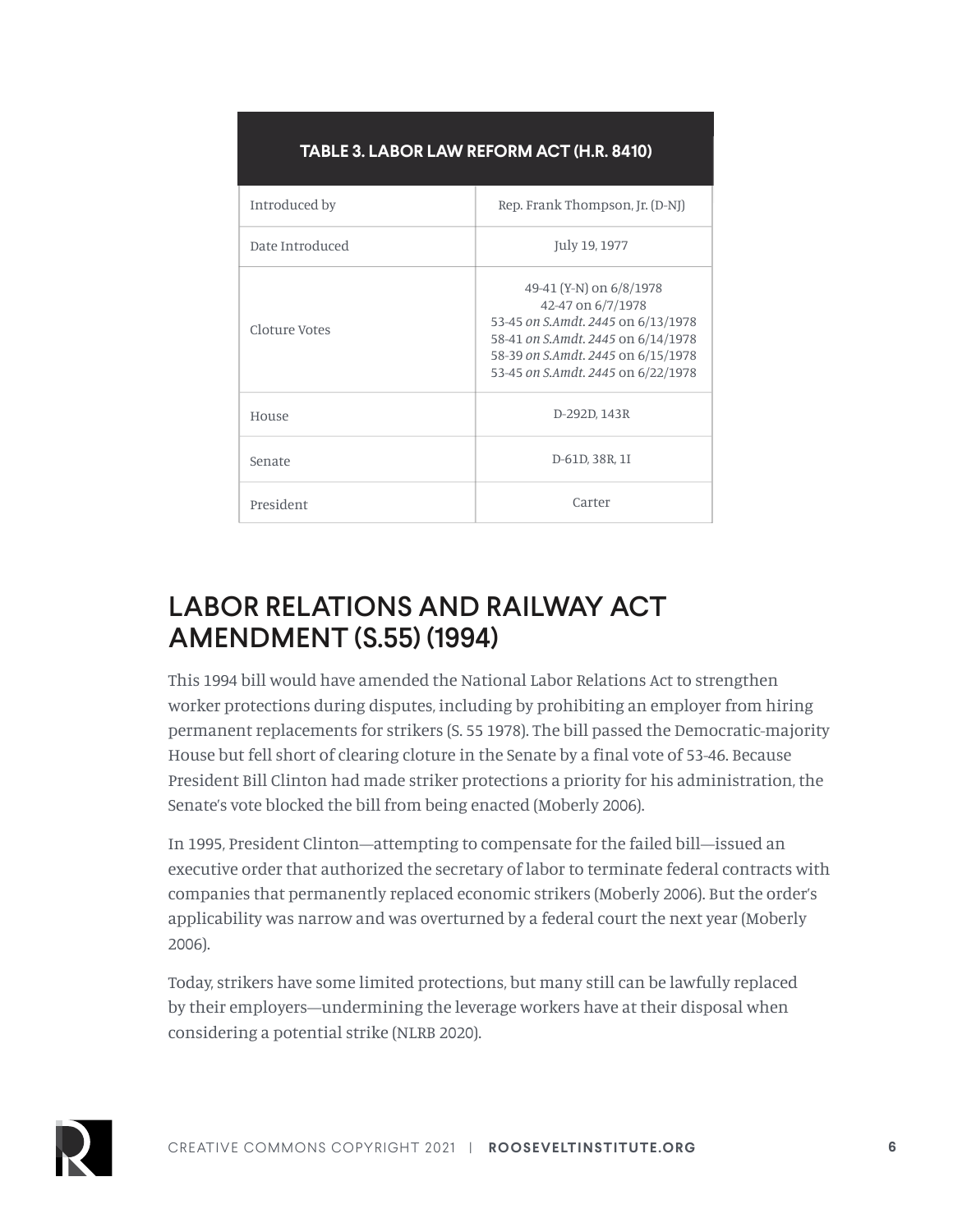| TABLE 4. LABOR RELATIONS AND RAILWAY LABOR<br><b>ACT AMENDMENT (S.55)</b> |                                                |
|---------------------------------------------------------------------------|------------------------------------------------|
| Introduced by                                                             | Sen. Howard Metzenbaum (D-OH)                  |
| Date Introduced                                                           | July 1, 1994                                   |
| Cloture Votes                                                             | 53-47 (Y-N) on 7/12/1994<br>53-46 on 7/13/1994 |
| House                                                                     | D-258D, 176R, 1I                               |
| Senate                                                                    | D-56D, 44R                                     |
| President                                                                 | Clinton                                        |

### BIPARTISAN CAMPAIGN FINANCE ACT OF 1999 (S.1593)

This 1999 bill would have instituted new campaign finance regulations, including banning unlimited "soft money" contributions to political committees and parties—a loophole that outside organizations and corporations took advantage of to funnel unregulated money into political candidates and parties (S. 1593 1999).<sup>3</sup> Between 1992 and 2000, organizations provided more than \$700 million in soft money contributions—more than twice as much as soft money contributions from individuals for the same time period (OpenSecrets n.d.).

The failed cloture vote of note was on an amendment, which would have substituted into the Senate bill the text of the House version that had already overwhelmingly passed with bipartisan support (Bipartisan Campaign Reform Act 1999). Thus, the Senate's failed cloture vote of 53-47 on that substitute amendment thwarted congressional attempts to send an aligned and bipartisan bill to the president. Because President Clinton was supportive of campaign finance reform, the Senate's failed cloture vote prevented the bill's passage (Dewar 1999).

<sup>&</sup>lt;sup>3</sup> Outside organizations include for-profit businesses, trade associations, special interest groups, and labor unions.

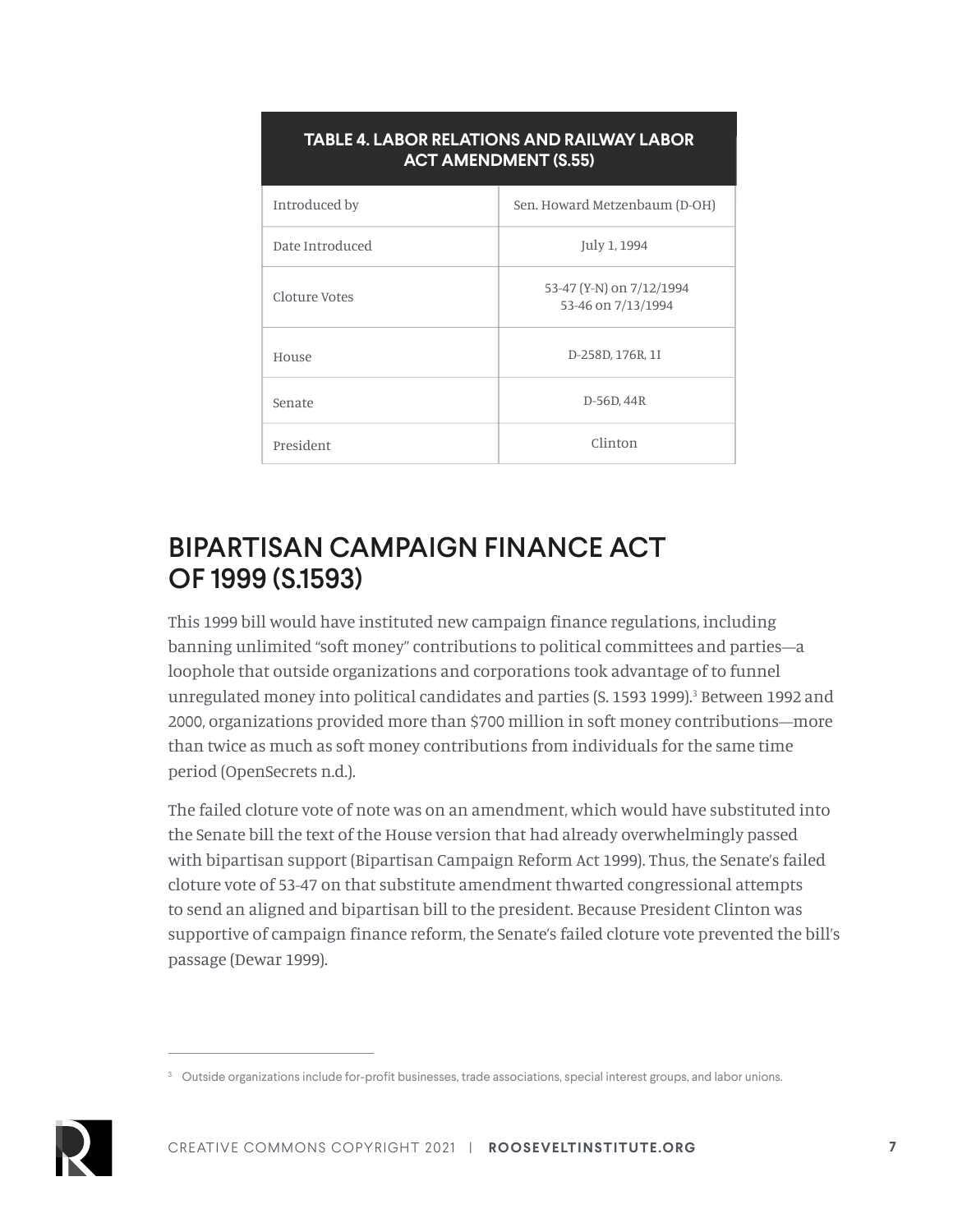In 2002, another iteration of bipartisan campaign finance reform—known as McCain-Feingold—passed Congress and was signed into law by President George W. Bush, making it the first major campaign finance legislation since 1974 (Washburn 2018). But McCain-Feingold's passage came after the 2000 presidential election, during which unregulated soft money contributions reached record highs, and the major parties spent more than candidates themselves on television ads for the first time in the history of US elections (Rabinowitz et al. 2004).

| <b>TABLE 5. BIPARTISAN CAMPAIGN REFORM</b><br>ACT OF 1999 (S.1593) |                                                                                  |
|--------------------------------------------------------------------|----------------------------------------------------------------------------------|
| Introduced by                                                      | Sen. John McCain (R-AZ)                                                          |
| Date Introduced                                                    | September 16, 1999                                                               |
| Cloture Votes                                                      | 53-47 (Y-N) on S.Amdt. 2299 on 10/19/1999<br>52-48 on S.Amdt. 2298 on 10/19/1999 |
| House                                                              | R-211D, 223R, 1I                                                                 |
| Senate                                                             | R-45D, 55R                                                                       |
| President                                                          | Clinton                                                                          |

### CLASS ACTION FAIRNESS ACT OF 2003 (S.1751)

This 2003 bill is the one bill I identified that would have made it harder to hold corporations accountable or address their misconduct. The bill would have extended federal jurisdiction over state class action lawsuits to prevent (what the bill's supporters considered) plaintiffs' ability to game state courts and secure large judgments (S.1751 2003). The bill's opponents argued that it would have discouraged consumers from bringing suit against big corporations and limited their ability to secure adequate compensation for wrongdoing.

The Republican-controlled House passed the bill, but it failed cloture in a closely divided Senate by a 59-39 vote. President Bush was supportive of the bill, so its failure to overcome

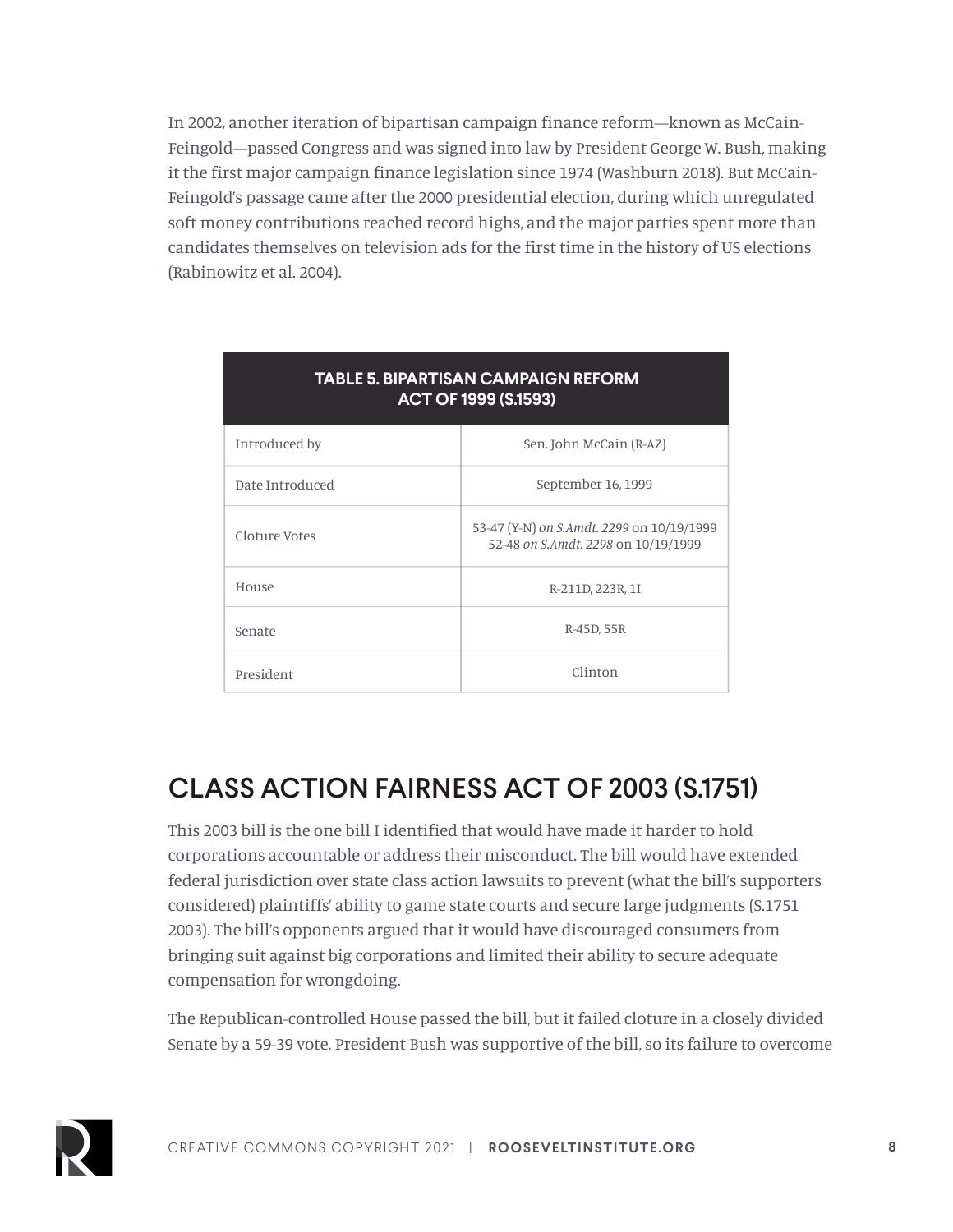a Senate filibuster stopped the bill's enactment (Purcell 2008). A nearly identical version of the bill passed Congress with strong bipartisan support two years later (Public Citizen Litigation Group 2005) (Branigin 2005).

| TADEE 0. GEASS AG HON FAINNESS AGT OF 2003 |                            |
|--------------------------------------------|----------------------------|
| Introduced by                              | Sen. Chuck Grassley (R-IA) |
| Date Introduced                            | October 16, 2003           |
| Cloture Vote                               | 59-39 (Y-N) on 10/22/2003  |
| House                                      | R-204D, 228R               |
| Senate                                     | R-48D, 51R, 1I             |
| President                                  | <b>Bush</b>                |

### **RIE G. CLASS ACTION FAIRNESS ACT OF 2003**

### RESTORING AMERICAN FINANCIAL STABILITY ACT OF 2010 (S.3217)

This bill was the precursor to what later came to be known as the Dodd-Frank Act, a set of reforms to the financial system in the wake of the 2008 financial crisis (S. 3217 2010). This initial version of the bill passed the House and received 56 and 57 votes for cloture in various forms, before the Senate significantly weakened the bill to secure the necessary 60 votes to invoke cloture.

The original version of the bill included a much stronger Volcker Rule—the rule that prevents banks from engaging in proprietary trading (Federal Reserve Board of Governors 2020). The updated version carved out several exemptions, including one that allowed banks to invest a certain amount of their capital in private equity and hedge funds (Merkley and Levin 2011). The original version of the bill included other provisions that banks and corporate lobbyists opposed, such as tighter regulations for derivative

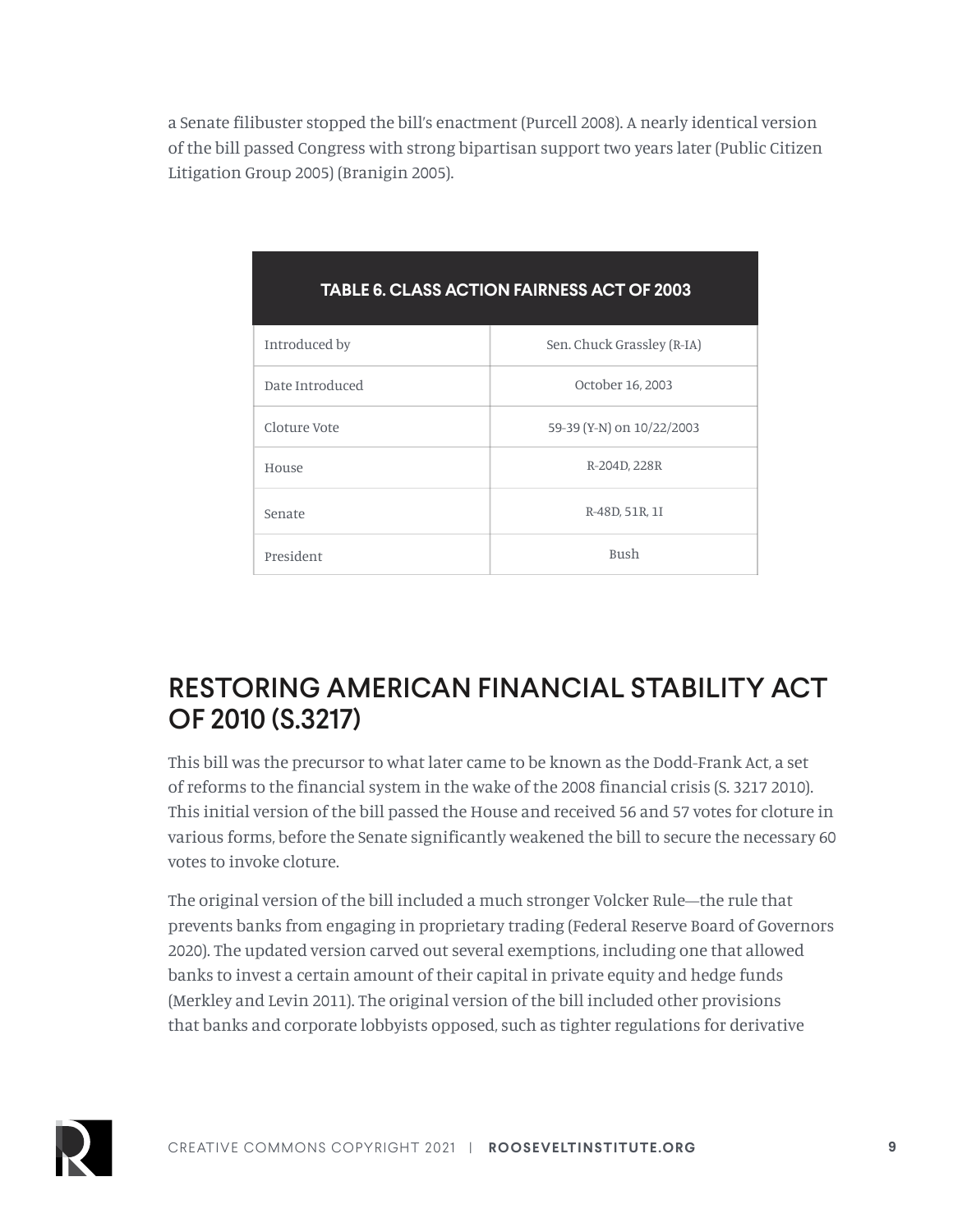exchanges, more independence for the new consumer bureau, and a fund to make big banks pay for any future bailouts (Kaiser 2014, 641–911). Negotiations to secure enough votes to invoke cloture necessitated these concessions.

| TABLE 7. RESTORING AMERICAN FINANCIAL STABILITY<br><b>ACT OF 2010 (S.3217)</b> |                                                                                                                                                                                          |
|--------------------------------------------------------------------------------|------------------------------------------------------------------------------------------------------------------------------------------------------------------------------------------|
| Introduced by                                                                  | Sen. Chris Dodd (D-CT)                                                                                                                                                                   |
| Date Introduced                                                                | April 15, 2010                                                                                                                                                                           |
| Cloture Votes                                                                  | 57-41 (Y-N) on 4/26/2010<br>57-42 on vote to reconsider on 4/27/2010<br>56-42 on 4/28/2010<br>57-42 on S.Amdt. 3739 on 5/19/2010<br>60-40 on vote to reconsider S.Amdt. 3739 (5/20/2010) |
| House                                                                          | D-257D, 178R                                                                                                                                                                             |
| Senate                                                                         | D-57D, 41R, 2I                                                                                                                                                                           |
| President                                                                      | Obama                                                                                                                                                                                    |

### DEMOCRACY IS STRENGTHENED BY CASTING LIGHT ON SPENDING IN ELECTIONS (DISCLOSE) ACT (S.3628) (2010)

This 2010 bill, motivated by the *Citizens United v. FEC* Supreme Court ruling, aimed to combat the influence of unchecked corporate spending in American politics. The bill would have established new and stricter disclosure requirements for political spending by corporations, including by prohibiting US corporations with foreign ownership from making political contributions, enhancing disclosure requirements for electioneering communications, and instituting a 24-hour time clock for reporting political contributions greater than \$10,000 (S. 3628 2010).

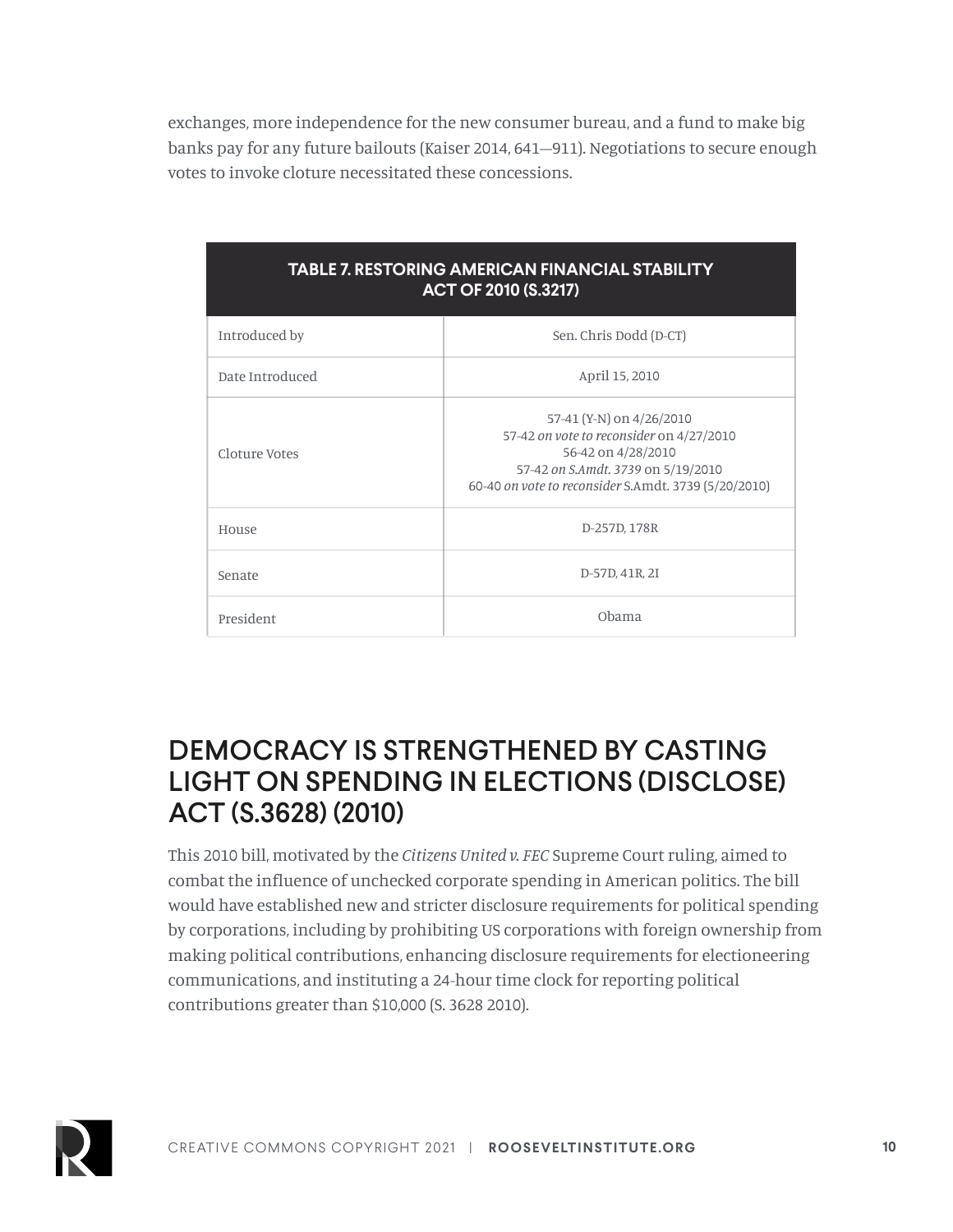The bill passed the Democratic-majority House but fell a single vote short of cloture with a vote of 59-39. Because President Barack Obama was strongly in favor of the bill's passage, the Senate's vote blocked the bill from being enacted (White House Office of the Press Secretary 2010).

Political spending remains largely unregulated, granting corporations and high-worth donors undue influence. Since 2010, nonparty political contributions have totaled more than \$4.5 billion, \$1.2 billion of which has been donated by 10 individuals alone (Evers-Hillstrom 2020). A version of the DISCLOSE Act has been introduced in every Congress since 2012, though none has ever cleared the Senate (Senator Sheldon Whitehouse of Rhode Island 2019).

| Introduced by   | Sen. Chuck Schumer (D-NY)                                            |
|-----------------|----------------------------------------------------------------------|
| Date Introduced | July 21, 2010                                                        |
| Cloture Votes   | 54-41 (Y-N) on 7/27/2010<br>59-39 on vote to reconsider on 9/23/2010 |
| House           | D-257D, 178R                                                         |
| Senate          | D-57D, 41R, 2I                                                       |
| President       | Obama                                                                |

### **TABLE 8. DISCLOSE ACT OF 1999 (S.3628)**

### PAYCHECK FAIRNESS ACT (S.3772) (2010)

This 2010 bill would have updated the Equal Pay Act of 1966 to make it easier for female workers to raise pay discrimination claims against their employers. It would have strengthened employer penalties for wage violations, protected workers against retaliation for discussing wages with colleagues, and placed a burden on employers to

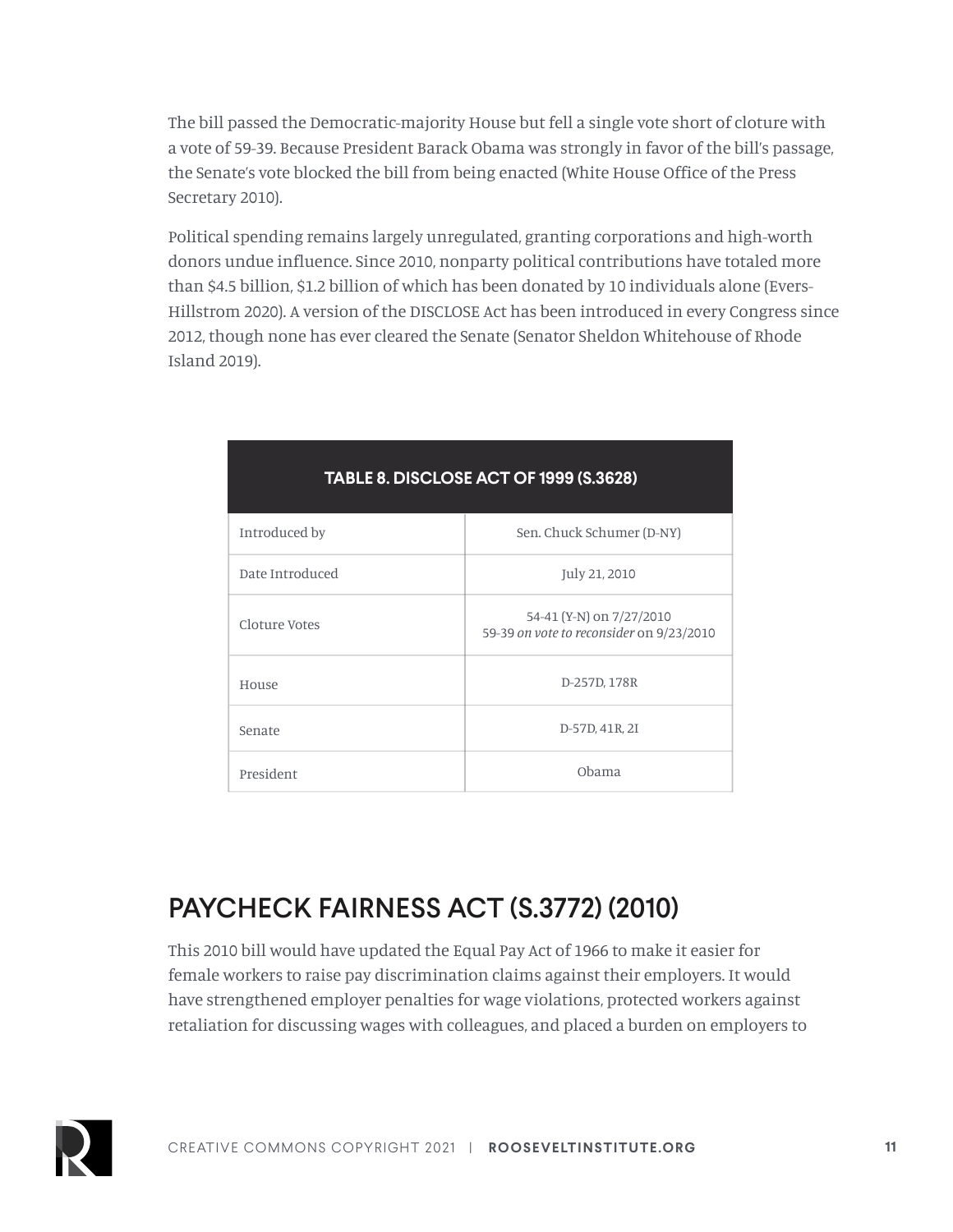prove that any wage differentials are based on factors *other* than sex (S. 3772 2010). The bill passed the Democratic-majority House but fell two votes short of cloture in the Senate by a margin of 58-41. Because President Obama was a strong proponent of the bill, the Senate's failed cloture vote blocked the bill from being enacted (Lee 2010).

Without stronger enforcement provisions, the Equal Pay Act continues to fall short of safeguarding women's wages. Women workers—especially women of color—are consistently paid less than their male counterparts (Bleiweis 2020). As yet, the Paycheck Fairness Act has never passed Congress, even though it is routinely introduced.

| <u>IABLE 9. FATUMEUN FAINIVESS AUT (9.9772)</u> |                          |
|-------------------------------------------------|--------------------------|
| Introduced by                                   | Sen. Harry Reid (D-NV)   |
| Date Introduced                                 | September 13, 2010       |
| Cloture Vote                                    | 58-41 (Y-N) on 9/29/2010 |
| House                                           | D-257D, 178R             |
| Senate                                          | D-57D, 41R, 2I           |
| President                                       | Obama                    |

### **TABLE 9. PAYCHECK FAIRNESS ACT (S.3772)**

# **CAVEATS**

There are three key caveats with this analysis. First, it is always possible that the Senate votes on these measures would have been different in the absence of the filibuster. Senators who voted to end debate knowing that the bill would not surpass the 60-vote threshold might have voted against the actual bill if it were subject to a 50-vote threshold for passage. As a result, it is possible this analysis overstates the number of bills that might have passed in the absence of the filibuster. But it is also possible this analysis understates the numbers of bills that otherwise would have passed because it does not

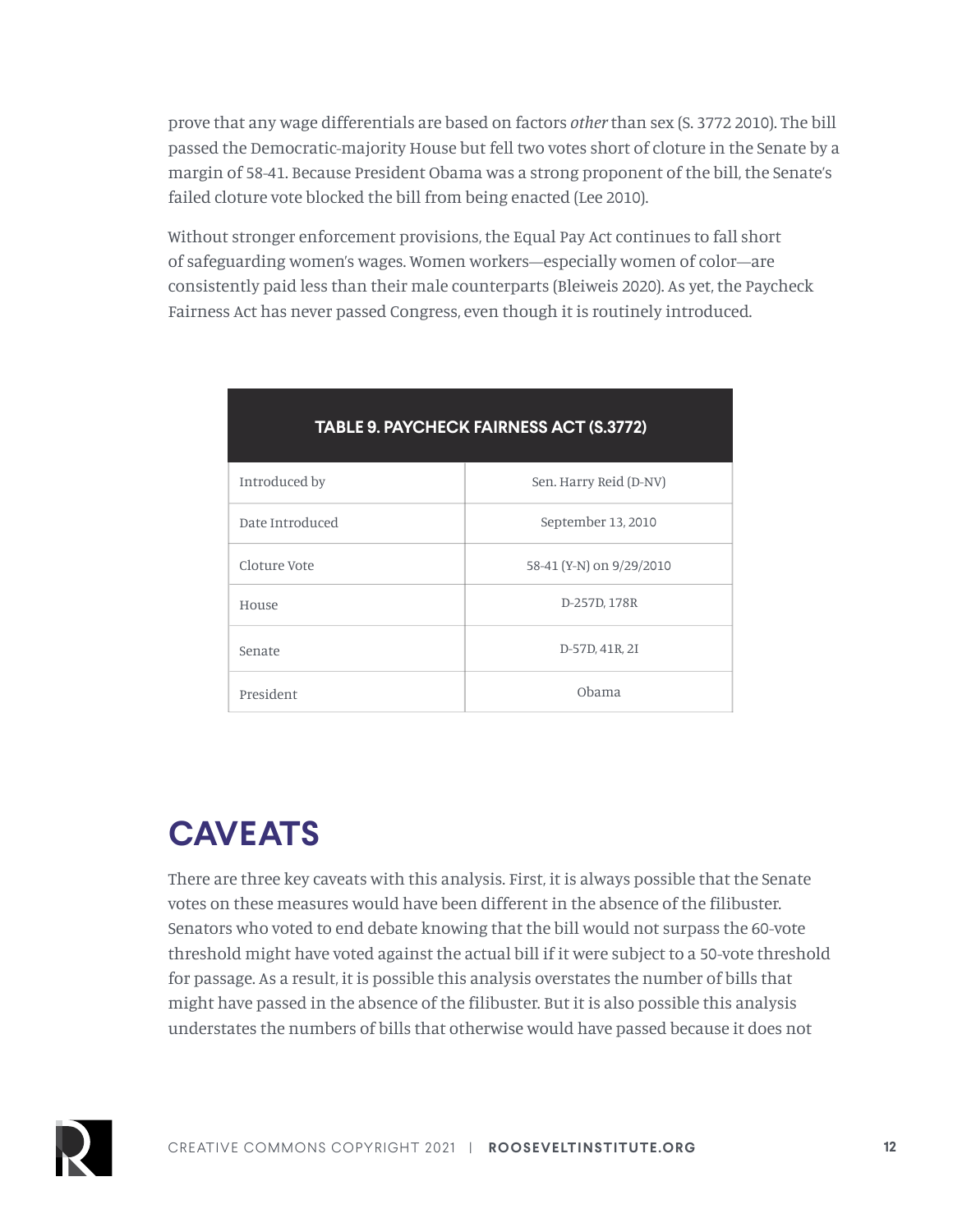include bills that were never put up for a vote because Senate leaders knew the bill would not secure the requisite 60 votes.

Second, the alignment of the House of Representatives and the presidency plays a role in this outcome. In the years between 1947 and the present day, Democrats have controlled the House and the presidency at the same time for 20 of them (Renka 2010). There were only 10 years in that 74-year span during which Republicans controlled both the House and the presidency (Renka 2010). That means there were more opportunities for the Senate to act as the barrier to adoption of progressive legislation.

Third, this analysis is confined to economic legislation relevant to worker power and corporate influence. It does not address fiscal policy or social policy (including reproductive rights), where other analyses have found that the historical record on use of the filibuster is more mixed (Tausanovitch and Berger 2019).

# **CONCLUSION**

Over the last 74 years, the use of the filibuster in the Senate has blocked meaningful action to improve the lives of American workers, preventing the passage of eight bills that would have empowered workers or reined in corporate misconduct. In most instances, the problems these bills attempted to address remain unaddressed. While the filibuster also stopped one anti-worker bill from passing, it was only temporary, as a substantially similar bill passed two years later.

As Congress debates whether to modify or eliminate the filibuster in the coming months and years, it should consider this historical record and its implications for potential progress on the critical issues facing American workers today.

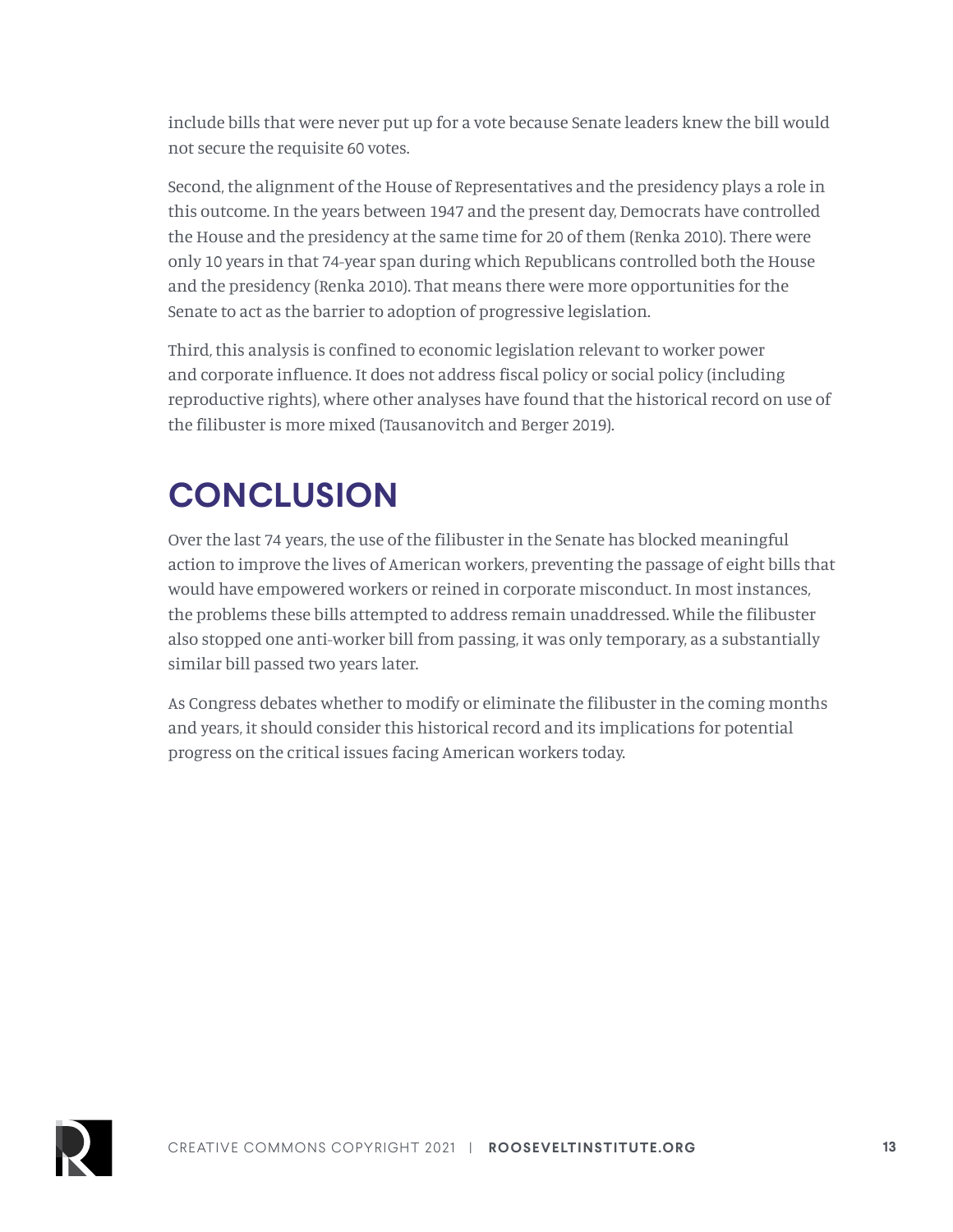# **REFERENCES**

- Aronson, Arnold. 1950. "Civic and Political: Employment." Edited by Morris Fine. *American Jewish Yearbook* 52 (December 29, 1950): 29–39.
- Bipartisan Campaign Finance Act of 1999 (S. 1593). 106th Cong. [http://www.congress.gov/bill/106th-congress/](http://www.congress.gov/bill/106th-congress/senate-bill/1593) [senate-bill/1593](http://www.congress.gov/bill/106th-congress/senate-bill/1593).
- Bleiweis, Robin. 2020. "Quick Facts About the Gender Wage Gap." Center for American Progress, March 24, 2020. [https://www.americanprogress.org/issues/women/reports/2020/03/24/482141/quick-facts-gender-wage](https://www.americanprogress.org/issues/women/reports/2020/03/24/482141/quick-facts-gender-wage-gap/)[gap/](https://www.americanprogress.org/issues/women/reports/2020/03/24/482141/quick-facts-gender-wage-gap/).
- Branigin, William. 2005. "Congress Changes Class Action Rules." *Washington Post*, February 17, 2005. [https://www.](https://www.washingtonpost.com/wp-dyn/articles/A32674-2005Feb17.html) [washingtonpost.com/wp-dyn/articles/A32674-2005Feb17.html.](https://www.washingtonpost.com/wp-dyn/articles/A32674-2005Feb17.html)
- Class Action Fairness Act of 2003. S. 1751. 108th Cong. [https://www.congress.gov/bill/108th-congress/senate](https://www.congress.gov/bill/108th-congress/senate-bill/1751)[bill/1751](https://www.congress.gov/bill/108th-congress/senate-bill/1751).
- Democracy Is Strengthened by Casting Light on Spending in Elections (DISCLOSE) Act. S. 3628. 111th Cong. [http://www.congress.gov/bill/111th-congress/senate-bill/3628.](http://www.congress.gov/bill/111th-congress/senate-bill/3628)
- Dewar, Helen. 1999. "Campaign Finance Special Report." *Washington Post*, September 15, 1999. [https://www.](https://www.washingtonpost.com/wp-srv/politics/special/campfin/stories/finance091599.htm) [washingtonpost.com/wp-srv/politics/special/campfin/stories/finance091599.htm](https://www.washingtonpost.com/wp-srv/politics/special/campfin/stories/finance091599.htm).
- Evers-Hillstrom, Karl. 2020. "More Money, Less Transparency: A Decade under Citizens United." OpenSecrets, January 14, 2020. <https://www.opensecrets.org/news/reports/a-decade-under-citizens-united>.
- "Executive Order 8802 of June 25, 1941, The Prohibition of Discrimination in the Defense Industry." [https://](https://www.ourdocuments.gov/doc.php?flash=false&doc=72&page=transcript) [www.ourdocuments.gov/doc.php?flash=false&doc=72&page=transcript.](https://www.ourdocuments.gov/doc.php?flash=false&doc=72&page=transcript)
- Federal Reserve Board of Governors. 2020. "Volcker Rule." Last updated January 30, 2020. [https://www.](https://www.federalreserve.gov/supervisionreg/volcker-rule.htm) [federalreserve.gov/supervisionreg/volcker-rule.htm](https://www.federalreserve.gov/supervisionreg/volcker-rule.htm).
- Fisk, Catherine, and Erwin Chemerinsky. 1997. *The Filibuster*, 48 Stan. L. Rev. 182. [https://scholarship.law.duke.](https://scholarship.law.duke.edu/cgi/viewcontent.cgi?article=1682&context=faculty_scholarship) [edu/cgi/viewcontent.cgi?article=1682&context=faculty\\_scholarship](https://scholarship.law.duke.edu/cgi/viewcontent.cgi?article=1682&context=faculty_scholarship).
- Gould, Elise, and Will Kimbal. 2015. *"Right-to-Work" States Still Have Lower Wages*. Washington, DC: Economic Policy Institute. [https://www.epi.org/publication/right-to-work-states-have-lower-wages/.](https://www.epi.org/publication/right-to-work-states-have-lower-wages/)
- Halpern, Martin. 1996. "Jimmy Carter and the UAW: Failure of an Alliance." *Presidential Studies Quarterly* 26, no. 3. (Summer): 755–77. [http://www.jstor.org/stable/27551630.](http://www.jstor.org/stable/27551630)
- Kaiser, Robert G. 2014. *An Act of Congress: How America's Essential Institution Works, and How It Doesn't*. Vintage.
- Labor Law Reform Act of 1977. H.R. 8410. 95th Cong. [https://www.congress.gov/bill/95th-congress/house](https://www.congress.gov/bill/95th-congress/house-bill/8410/text)[bill/8410/text.](https://www.congress.gov/bill/95th-congress/house-bill/8410/text)
- Labor Relations and Railway Act Amendment. S. 55. 102nd Cong. [https://www.congress.gov/bill/103rd-congress/](https://www.congress.gov/bill/103rd-congress/senate-bill/55) [senate-bill/55](https://www.congress.gov/bill/103rd-congress/senate-bill/55).
- Lee, Jesse. 2010. "President Obama Speaks Out for Paycheck Fairness." Whitehouse.gov, July 20, 2010. [https://](https://obamawhitehouse.archives.gov/blog/2010/07/20/president-obama-speaks-out-paycheck-fairness) [obamawhitehouse.archives.gov/blog/2010/07/20/president-obama-speaks-out-paycheck-fairness.](https://obamawhitehouse.archives.gov/blog/2010/07/20/president-obama-speaks-out-paycheck-fairness)
- Lugar, Dick. 1978. "That Labor Bill." *New York Times*, June 20, 1978. [https://www.nytimes.com/1978/06/20/](https://www.nytimes.com/1978/06/20/archives/that-labor-bill.html) [archives/that-labor-bill.html](https://www.nytimes.com/1978/06/20/archives/that-labor-bill.html).

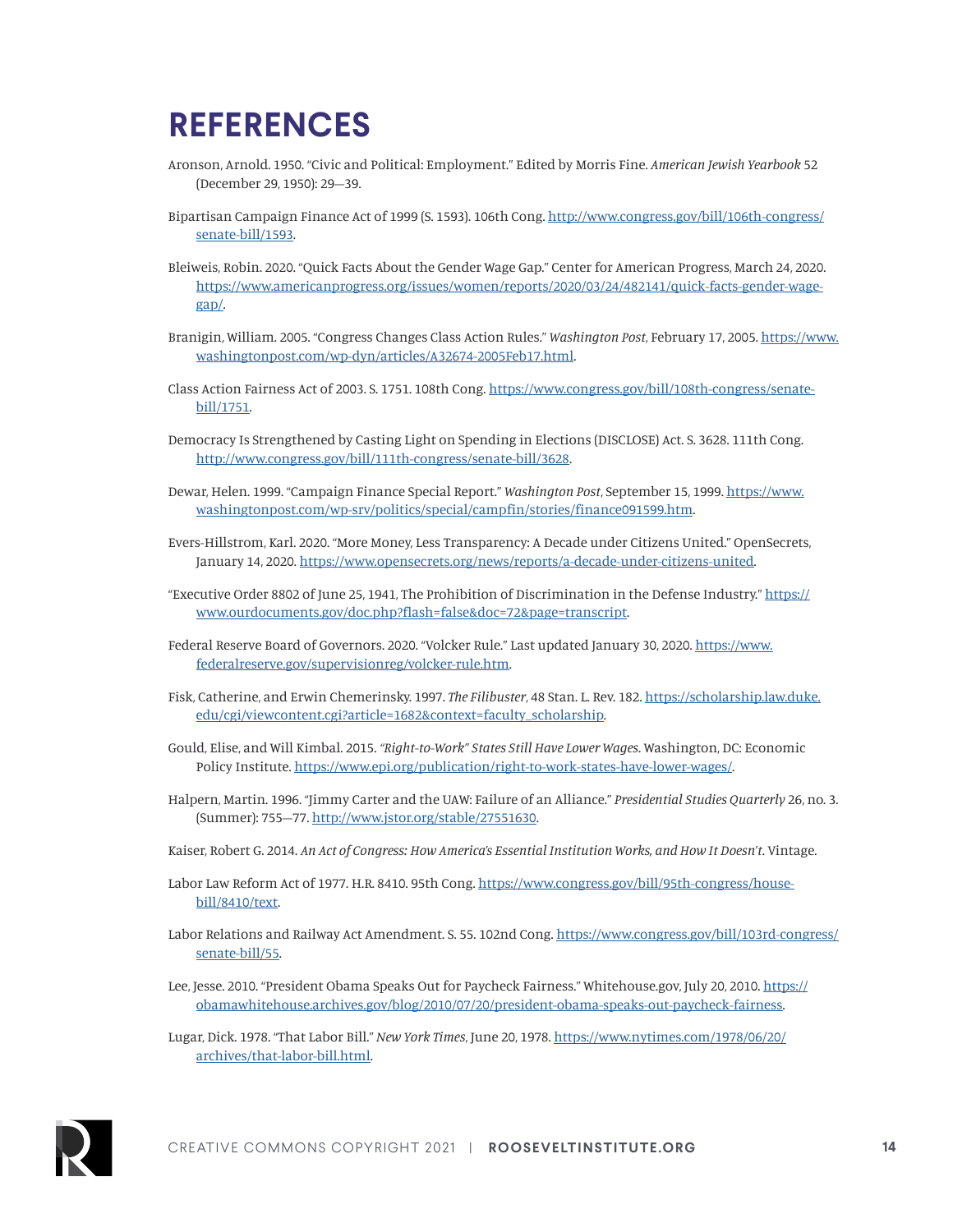- Merkley, Senator Jeff, and Senator Carl Levin. 2011. "The Dodd-Frank Act Restrictions on Proprietary Trading and Conflicts of Interest: New Tools to Address Evolving Threats." *Harvard Journal on Legislation* 48 (June 2011): 515–53.
- Moberly, Robert B. 2006. "Labor-Management Relations during the Clinton Administration." *Hofstra Labor and Employment Law Journal* 24, no. 1, article 2. https://scholarlycommons.law.hofstra.edu/hlelj/vol24/iss1/2.
- Mohr, Charles. 1964. "Johnson to Back Labor Act Change, Unions to Press Repeal of 'Right to Work' Section." *New York Times*, December 18, 1964. [https://www.nytimes.com/1964/12/18/archives/johnson-to-back-labor-act](https://www.nytimes.com/1964/12/18/archives/johnson-to-back-labor-act-change-unions-to-press-repeal-of-right-to.html)[change-unions-to-press-repeal-of-right-to.html.](https://www.nytimes.com/1964/12/18/archives/johnson-to-back-labor-act-change-unions-to-press-repeal-of-right-to.html)
- National Conference of State Legislatures. n.d. "Right-to-Work States." Accessed October 26, 2020. [https://www.](https://www.ncsl.org/research/labor-and-employment/right-to-work-laws-and-bills.aspx) [ncsl.org/research/labor-and-employment/right-to-work-laws-and-bills.aspx.](https://www.ncsl.org/research/labor-and-employment/right-to-work-laws-and-bills.aspx)
- National Constitution Center. 2016. "The Filibuster That Almost Killed the Civil Rights Act." April 11, 2016. [https://constitutioncenter.org/blog/the-filibuster-that-almost-killed-the-civil-rights-act.](https://constitutioncenter.org/blog/the-filibuster-that-almost-killed-the-civil-rights-act)
- National Labor Relations Board. n.d. "The Right to Strike." Accessed October 26, 2020. [https://www.nlrb.gov/](https://www.nlrb.gov/strikes#:~:text=A%20strike%20that%20violates%20a,practices%20committed%20by%20the%20employer) [strikes#:~:text=A%20strike%20that%20violates%20a,practices%20committed%20by%20the%20](https://www.nlrb.gov/strikes#:~:text=A%20strike%20that%20violates%20a,practices%20committed%20by%20the%20employer) [employer.](https://www.nlrb.gov/strikes#:~:text=A%20strike%20that%20violates%20a,practices%20committed%20by%20the%20employer)
- National Right to Work Repeal. H.R. 77. 111th Cong. (Text from *Congressional Record Permanent Digital Collection*).
- O'Donnell, Michael. 2014. "How LBJ Saved the Civil Rights Act." *The Atlantic*, April 2014, sec. Politics. [https://www.](https://www.theatlantic.com/magazine/archive/2014/04/what-the-hells-the-presidency-for/358630/) [theatlantic.com/magazine/archive/2014/04/what-the-hells-the-presidency-for/358630/.](https://www.theatlantic.com/magazine/archive/2014/04/what-the-hells-the-presidency-for/358630/)
- OpenSecrets. n.d. "Soft Money Backgrounder." Accessed October 27, 2020. [https://www.opensecrets.org/parties/](https://www.opensecrets.org/parties/softsource.php) [softsource.php](https://www.opensecrets.org/parties/softsource.php).
- Paycheck Fairness Act. S. 3772. 111th Cong. [http://www.congress.gov/bill/111th-congress/senate-bill/3772.](http://www.congress.gov/bill/111th-congress/senate-bill/3772)
- Public Citizen Litigation Group. 2005. "A Section-by-Section Analysis of the Class Action Fairness Act of 2005." Public Citizen. February 18, 2005. [https://www.citizen.org/article/a-section-by-section-analysis-of-the-class](https://www.citizen.org/article/a-section-by-section-analysis-of-the-class-action-fairness-act-of-2005/)[action-fairness-act-of-2005/](https://www.citizen.org/article/a-section-by-section-analysis-of-the-class-action-fairness-act-of-2005/).
- Purcell, Edward A. 2008. "The Class Action Fairness Act in Perspective: The Old and the New in Federal Jurisdictional Reform." *University of Pennsylvania Law Review* 156, no. 6 (2008): 1823–927. [https://doi.](https://doi.org/10.2307/40041425) [org/10.2307/40041425](https://doi.org/10.2307/40041425).
- Rabinowitz, Steve, Matt Dorf, Steve Schell, and Ken Goldstein. 2004. "2000 Presidential Race First in Modern History Where Political Parties Spend More on TV Ads Than Candidate." Brennan Center for Justice, December 12, 2004. [https://www.brennancenter.org/our-work/analysis-opinion/2000-presidential-race](https://www.brennancenter.org/our-work/analysis-opinion/2000-presidential-race-first-modern-history-where-political-parties-spend)[first-modern-history-where-political-parties-spend.](https://www.brennancenter.org/our-work/analysis-opinion/2000-presidential-race-first-modern-history-where-political-parties-spend)
- Restoring American Financial Stability Act of 2010 S. 3217. 111th Cong. [http://www.congress.gov/bill/111th](http://www.congress.gov/bill/111th-congress/senate-bill/3217)[congress/senate-bill/3217](http://www.congress.gov/bill/111th-congress/senate-bill/3217).
- Renka, Russell. 2010. "Party Control of the Presidency and Congress, 1933–2010." Southeast Missouri State University, January 13, 2010. [https://cstl-cla.semo.edu/rdrenka/ui320-75/presandcongress.asp.](https://cstl-cla.semo.edu/rdrenka/ui320-75/presandcongress.asp)
- Shelton, Jon. 2017. "'Compulsory Unionism' and Its Critics: The National Right to Work Committee, Teacher Unions and the Defeat of Labor Law Reform in 1978." *Journal of Policy History* 29, no. 3 (July): 381. [https://](https://doi.org/10.1017/S0898030617000161) [doi.org/10.1017/S0898030617000161.](https://doi.org/10.1017/S0898030617000161)

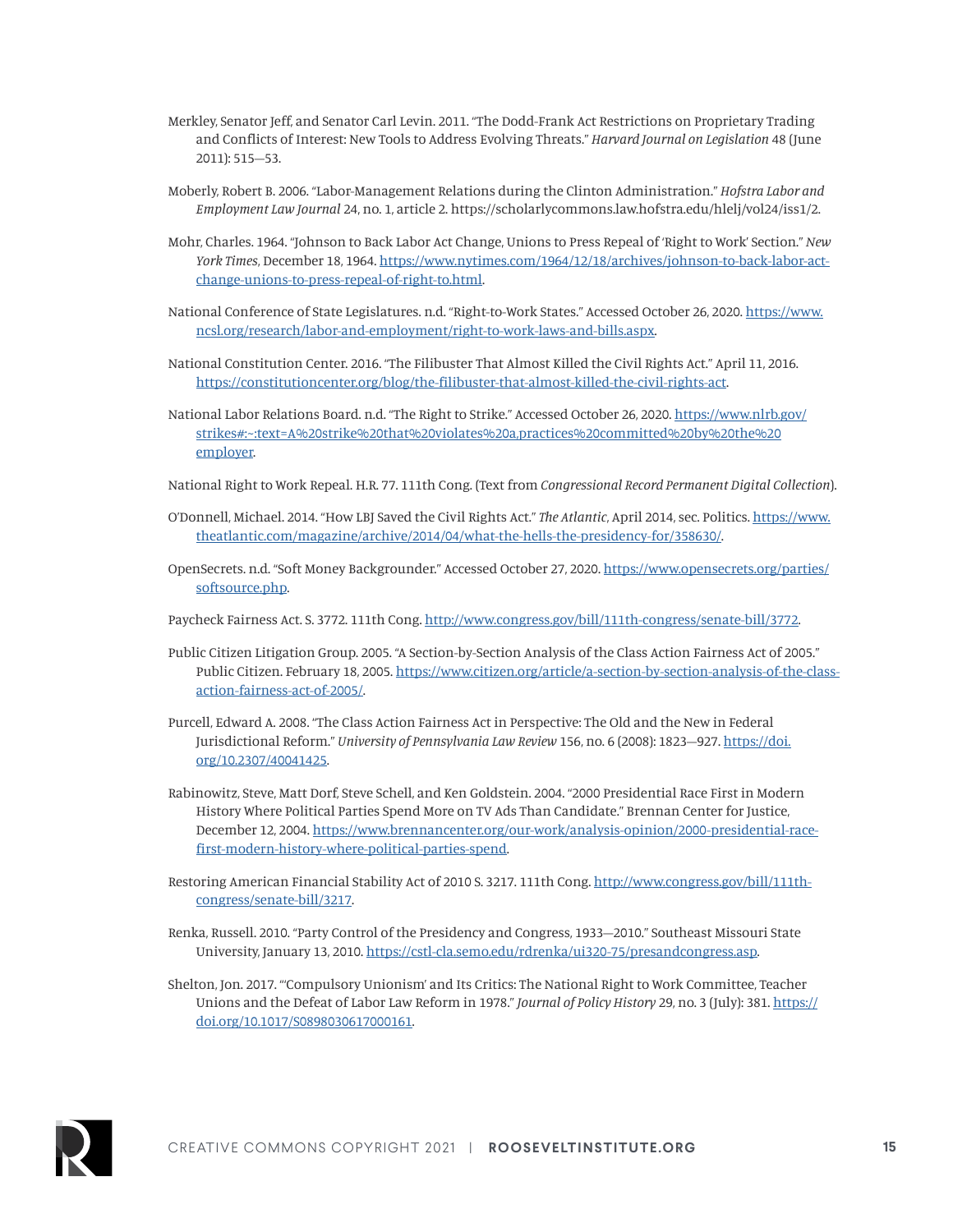- Tausanovitch, Alex, and Sam Berger. 2019. *The Impact of the Filibuster on Federal Policymaking*. Washington, DC: Center for American Progress. [https://www.americanprogress.org/issues/democracy/](https://www.americanprogress.org/issues/democracy/reports/2019/12/05/478199/impact-filibuster-federal-policymaking/) [reports/2019/12/05/478199/impact-filibuster-federal-policymaking/](https://www.americanprogress.org/issues/democracy/reports/2019/12/05/478199/impact-filibuster-federal-policymaking/).
- US Congress. Congressional Record. 111th Cong., 1st sess., 1999. Vol. 145. pt. 18.
- US Congress. Congressional Record. 81st Cong., 2nd sess., 1950. Vol. 96. pt. 2.
- US Department of Labor. n.d. "Legal Highlight: The Civil Rights Act of 1964." Office of the Assistant Secretary for Administration and Management. Accessed December 21, 2020. [https://www.dol.gov/agencies/oasam/civil](https://www.dol.gov/agencies/oasam/civil-rights-center/statutes/civil-rights-act-of-1964)[rights-center/statutes/civil-rights-act-of-1964.](https://www.dol.gov/agencies/oasam/civil-rights-center/statutes/civil-rights-act-of-1964)
- US House of Representatives: History, Art & Archives. 2021 "Party Divisions of the House of Representatives, 1789 to Present," January 2021.<https://history.house.gov/Institution/Party-Divisions/Party-Divisions/>.
- US Library of Congress. 2017. Congressional Research Service. *Filibusters and Cloture in The Senate*, by Valerie Heitshusen, and Richard S. Beth. RL30360. [https://www.senate.gov/CRSpubs/3d51be23-64f8-448e-aa14-](https://www.senate.gov/CRSpubs/3d51be23-64f8-448e-aa14-10ef0f94b77e.pdf) [10ef0f94b77e.pdf](https://www.senate.gov/CRSpubs/3d51be23-64f8-448e-aa14-10ef0f94b77e.pdf).
- US Senate. 1978. Labor Law Reform Act. *Committee on Human Resources* Hearing, 29 June 1978. Washington: Government Printing Office. [https://www.govinfo.gov/content/pkg/CHRG-95shrg30850O/pdf/CHRG-](https://www.govinfo.gov/content/pkg/CHRG-95shrg30850O/pdf/CHRG-95shrg30850O.pdf)[95shrg30850O.pdf.](https://www.govinfo.gov/content/pkg/CHRG-95shrg30850O/pdf/CHRG-95shrg30850O.pdf)
- US Senate. 2020. "Cloture Motions Count." Last updated October 26th, 2020. [https://www.senate.gov/legislative/](https://www.senate.gov/legislative/cloture/clotureCounts.htm) [cloture/clotureCounts.htm](https://www.senate.gov/legislative/cloture/clotureCounts.htm).
- US Senate. 2021. "Party Division," January 2021. [https://www.senate.gov/history/partydiv.htm.](https://www.senate.gov/history/partydiv.htm)
- US Senator Sheldon Whitehouse of Rhode Island. 2019. "Whitehouse Introduces DISCLOSE Act to Restore Americans' Trust in Democracy." April 11, 2019. [https://www.whitehouse.senate.gov/news/release/](https://www.whitehouse.senate.gov/news/release/whitehouse-introduces-disclose-act-to-restore-americans-trust-in-democracy) [whitehouse-introduces-disclose-act-to-restore-americans-trust-in-democracy.](https://www.whitehouse.senate.gov/news/release/whitehouse-introduces-disclose-act-to-restore-americans-trust-in-democracy)
- Washburn, Kaitlin. 2018. "The Legacy and Impact of McCain-Feingold." *OpenSecrets*, August 28, 2018. [https://www.](https://www.opensecrets.org/news/2018/08/the-legacy-of-mccain-feingold/) [opensecrets.org/news/2018/08/the-legacy-of-mccain-feingold/.](https://www.opensecrets.org/news/2018/08/the-legacy-of-mccain-feingold/)
- White House Office of the Press Secretary. 2010. "Statement by the President on Passage of the DISCLOSE Act in the House of Representatives." June 24, 2010. [https://obamawhitehouse.archives.gov/realitycheck/](https://obamawhitehouse.archives.gov/realitycheck/node/13860) [node/13860.](https://obamawhitehouse.archives.gov/realitycheck/node/13860)